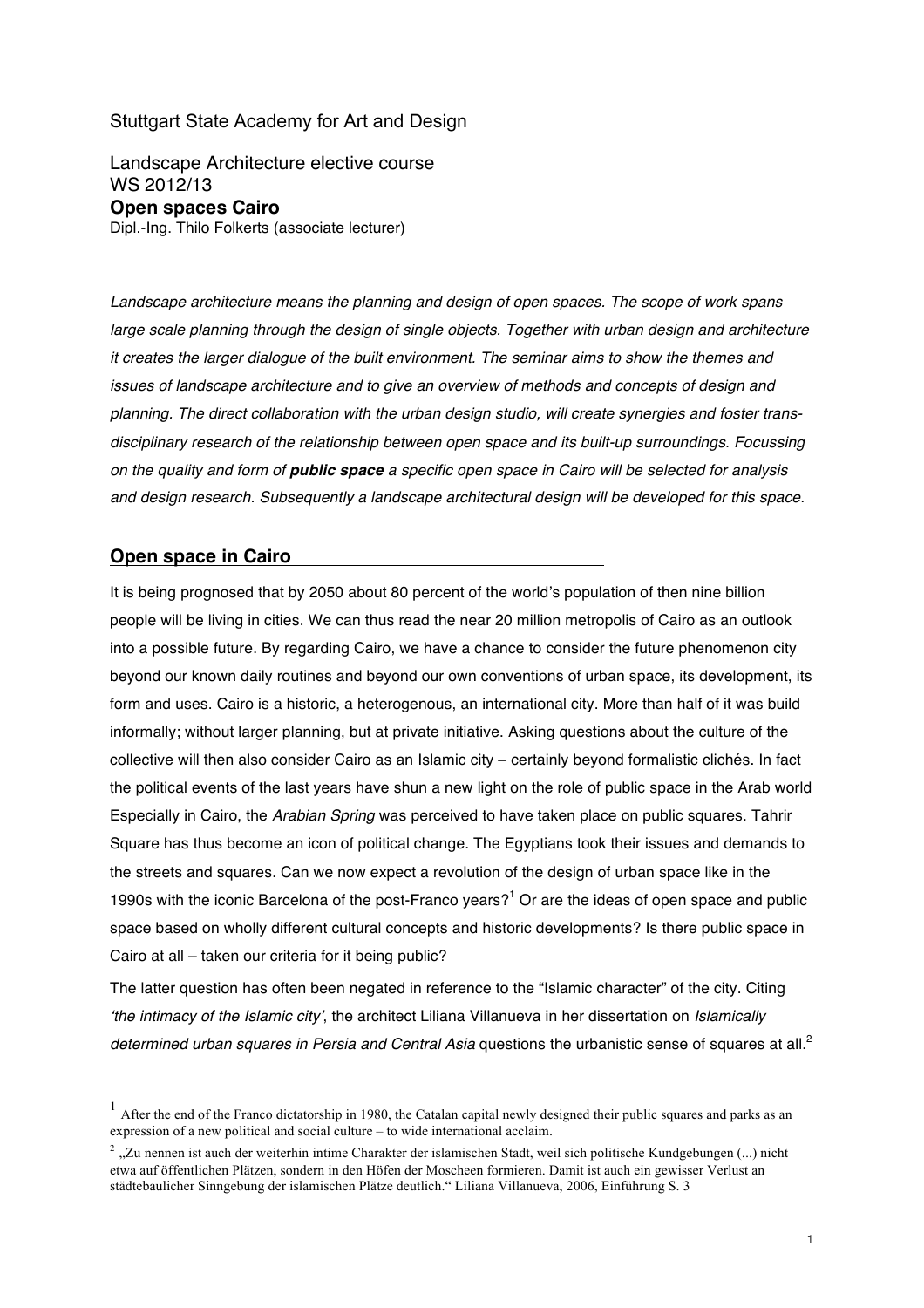Following the argument of the Cairo urbanist Mohamed Elshaded, the consideration of the essential divergence of Cairene open space culture would generate the very opposite perception. For him *Cairo is full of public space*. <sup>3</sup> This space, however, is not determined by formality, representativeness or institutionality, it commonly is based on private initiative and is activated through improvisation. Can the study of such otherness generate applicable knowledge for our work in European cities? Can we learn something about the future of our cities in Cairo?

The course initially will aim at the perception and study of this possibly *other* idea of space. What does the culture of public, of communal space look like – especially beyond official squares and parks? The approach of the course will by necessity be experimental and will entail the development of a personal methodology. Which sensibilities do we as designers have to develop and cultivate when working with the givens of a real place? The seminar will, however, also ask how we as planning and designing actors can apply these sensibilities constructively. Starting from the perception ond valorization of public open space as a cultural asset: How can we design the city?

## **Mapping on site in Cairo**

 $\overline{a}$ 

The workshop in Cairo should be used to experience the city and its spaces with alert eyes, to gather impressions and to observe context and correlation. The gathering of this design vocabulary should entail a sharp scrutiny of the character and conditions of public open space. Focus your perception by sketching and photographing on site! Observe which kinds op open spaces there are! What dimensions do they have (not just spatially)? Who generates, uses and manages these spaces? How and by what is space generated and given form? What are the materials used? What role are plants and their cultivation given?

In order to enable a certain focus ob observation and facilitate the later communication, you are asked to do a small cartography on site in Cairo.

- a) Find a public open space to be mapped and documented. You should choose the space as specifically pertaining to Cairo. Do communicate with the other participants in the seminar. There should be only one cartography for any space.
- b) position an object from another place in this space and photograph (or sketch) object and space together. Utilize this short liaison additionally for a short verbal description of the character of the site. (ca. five sentences)
- c) Take an object from the place. Document this object in another place. (in another open space, a room, in your sketchbook. Utilize the transposition for the description of your interest in the original site. (ca. five sentences)

 $3<sub>1</sub>$ , The question  $\Delta$  Are there public spaces in Cairo?' seems absurd if one walks around the city. People live their lives in public. Egyptians make use of public space in very creative ways. (...) By considering these appropriations of the city, Cairo is full of public space." Mohamed Elshaded, 2011, 15f.